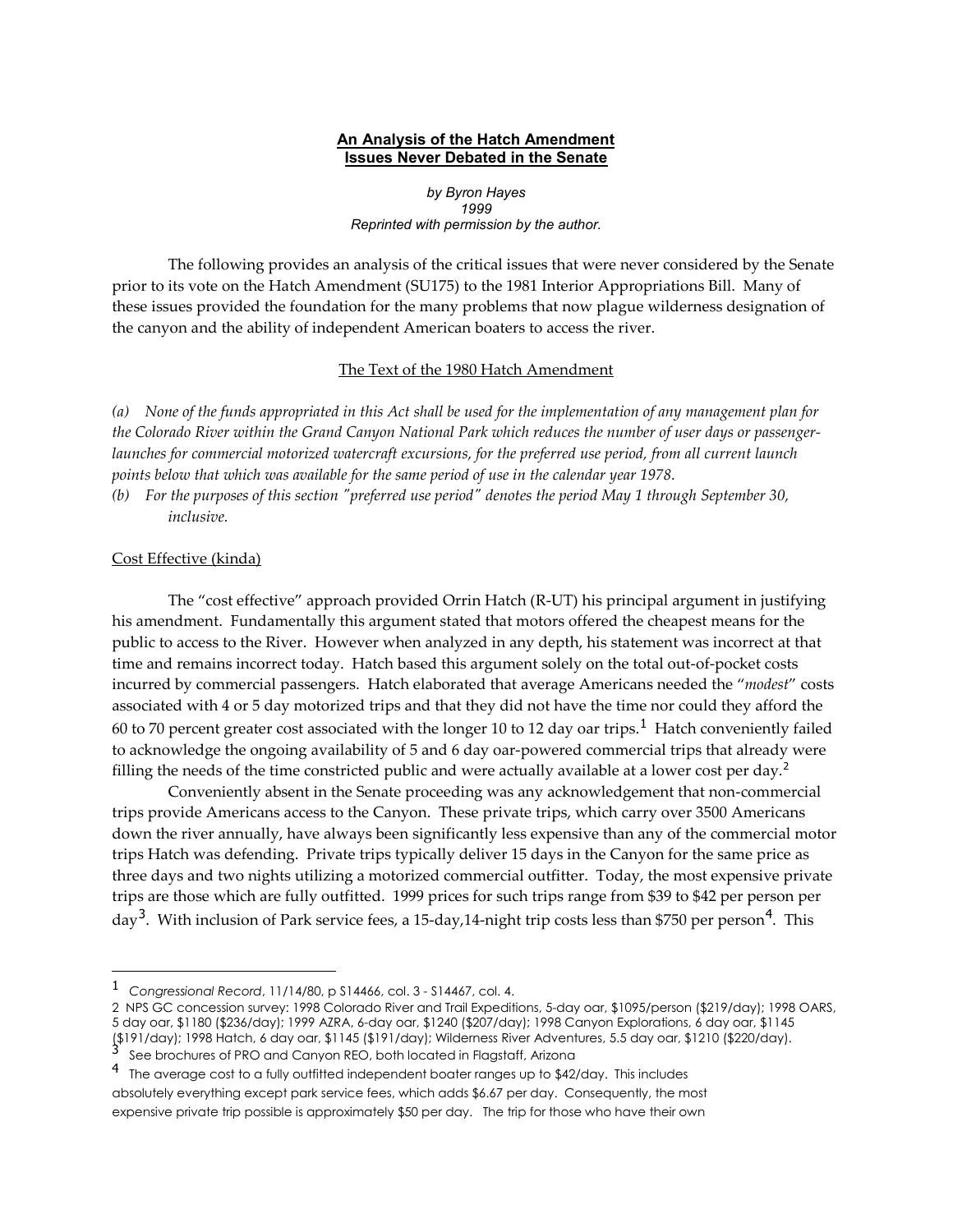contrasts dramatically with what the American public obtains from the typical 3-day 2 night motorized trip costing \$74[5](#page-1-0).00 per person (\$248 per day, and \$810 per person (\$270 per day) in the summer.<sup>5</sup>

Each of Hatch's monetary claims relied entirely on the underlying assumption that a commercial outfitter provided the essential component for American's access to the Canyon. Even if one accepts this assumption of a commercial trip, Hatch conveniently failed to acknowledge that the cost per day for the longer oar powered trips have always been less and that oars deliver to the American public a better vacation value than any of the shorter motorized trips. However, without question the private trip indisputably has always provided the lowest cost river option, regardless of the evaluation criteria, be it in 1980 or now.

In actuality, by freezing motorized commercial allocations the bill effectively confined public access to the most expensive means of getting down the river. Exposure of these facts were noticeably absent from any Senate discussion.

#### The Dangerous Oar

Hatch stated that the oar-powered rafts that the park was inflicting on the public delivered "*more dangerous circumstances.*"[6](#page-1-1) Despite the already recognized fact that significant injuries had occurred from the propeller of motorized rafts and that no data has ever supported such a statement, Hatch's used this groundless claim of improved safety as a foundation for the continuation of motors. Even the 1980 CRMP, the very focus of Hatch's attacks, had made the specific observation: "Current records show no significant difference in accidents between motor and non-motorized craft."<sup>[7](#page-1-2)</sup>

In reality, the exact opposite of Hatch's assertions was true. In a book soon to be published and written by Dr. Tom Meyers, a complete history of both commercial and non-commercial boating injuries in the Canyon has been researched and documented. Of the seven on-river commercial fatalities that have occurred since 1967, six were on commercial motorized rafts, and one occurred on a commercial paddle raft. During this whole time period there have been no commercial on-river fatalities in oarpowered rafts or dories. Also discovered was the fact that commercial motorized rafts incur more injuries than either of their commercial or non-commercial oar powered counterparts.<sup>[8](#page-1-3)</sup> The same study additionally found that the cumulative risks entailed in river running with the Canyon is similar to that of swimming, tennis, or golf; a significantly different picture from that Hatch presented to the Senate.

#### *Public Process (or is it the processing of the public)*

Nowhere in the proceedings did Hatch, or any of the other participants, ever acknowledge that the very NPS decision they were so fervently criticizing was, in fact, the result of almost ten years of public process and input. Hatch's comments actually belittled the results of the NPS process. Hatch testified, *" … the problem which the Park Service seeks to resolve with this action is mostly a figment of the imaginations of National Park Service personnel."* He continued to state that the plan was an *"… imposition of largely subjective value judgements onto the public which are purely the values of the Park Service policymakers and an extremely limited number of 'wilderness activists' outside of government. I find no justification for this* 

I

equipment typically range from \$350 to \$500 for a 15 day trip (excluding park fees) to result in total per person costs of \$30 to \$40 per day.

<span id="page-1-0"></span><sup>5</sup> From Western River Adventures Web site, http://www.westernriver.com/, 3/11/99

<span id="page-1-1"></span><sup>6</sup> *Congressional Record*, 11/14/80, p S14467, col. 1.

<span id="page-1-2"></span><sup>7</sup> *Colorado River Management Plan, Grand Canyon National Park, 1980*. p. 12.

<span id="page-1-3"></span><sup>8</sup> *Fateful Journey: Injury and Death on the Colorado River in Grand Canyon*, by Dr. Tom Myers, Larry Stevens, and Chris Becker. (publication pending), Chapter 14, River Fatalities, mortality chart.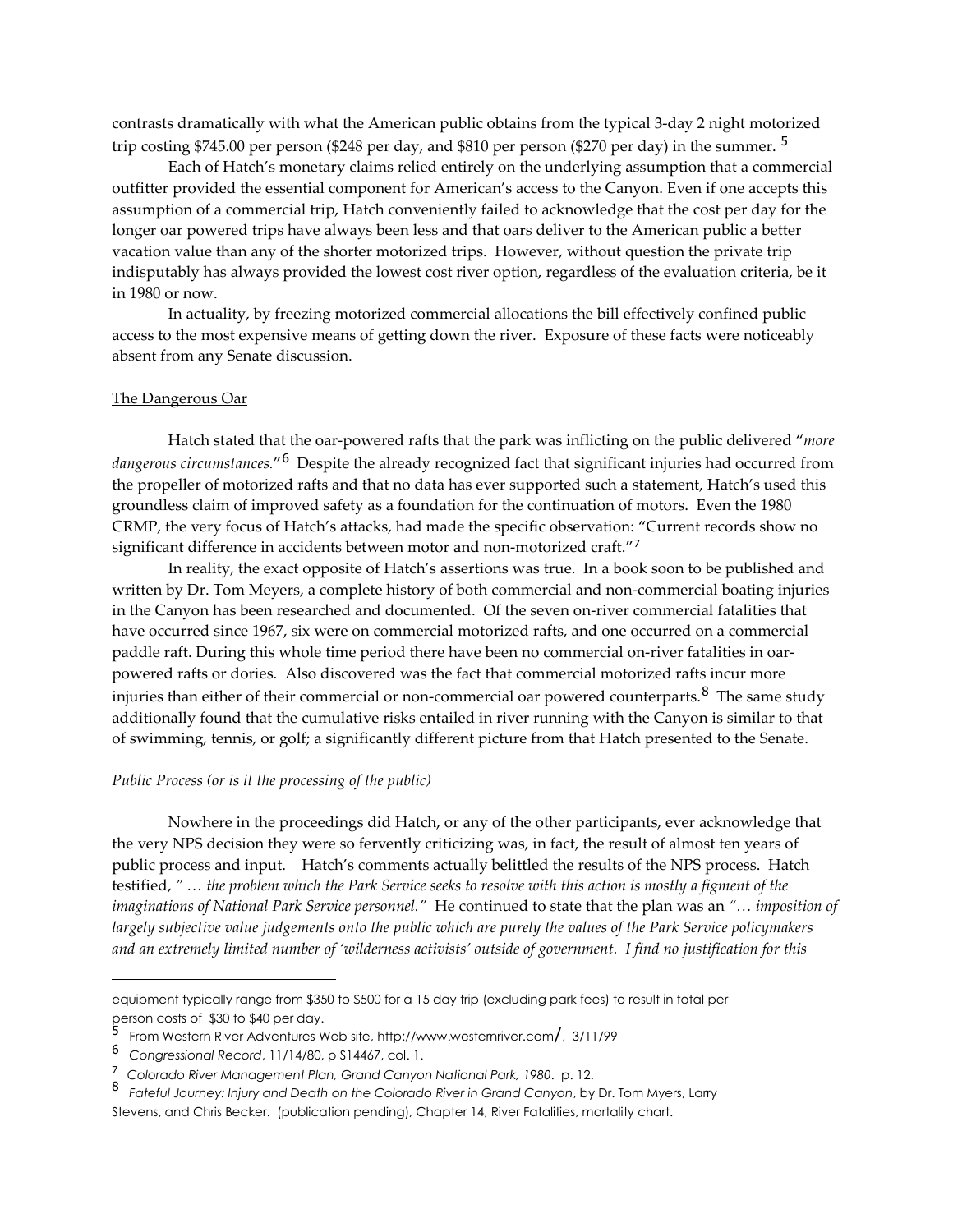*action in law or in reason. I find no reasonable justification for removing the obvious public preference from availability.*" [9](#page-2-0) Absent was any mention that the Park Service's decision was a response to their responsibilities under the Wilderness Act. Mysteriously unstated was that the CRMP decision had received significant support by the majority of those participating in every public hearing to date. Even more fundamentally deficient in the proceeding was a complete absence of any mention that an EIS had been completed and was available or that any public hearing had been held on this matter, all requirements of the National Environmental Policy Act (NEPA).

## Duration

Hatch felt that because the "4 or 5 day" duration of motorized trips are shorter the opportunity of participating in a Canyon trip became easier and available to more people.<sup>[10](#page-2-1)</sup> As mentioned earlier, Hatch neglected to acknowledge that 5 and 6 day oar-powered trips were available to effectively fill this public need. Regardless, from his testimony Hatch apparently assumed that increasing trip demand by encouraging expedited and abbreviated trips was actually a beneficial activity. Obviously, from the perspective of a motor trip operator, Hatch's supposition is true. However, increasing demand on a river that would remain overburdened even without the added convenience of motorized access is a highly questionable assumption. Never mentioned during the Senate proceeding was that three day motorized raft trips were, and still are, available on numerous other major western rivers.

# Time of year

In another effort to insure easy river access for the short trip patron, Hatch attacked the Park Service, stating that they *"… spread users over an unrealistically extended summer season. Few visitors want to take a river trip in April or October, often chilly months with unpredictable weather and hazardously low river flow."* [11](#page-2-2) Senator Hatch names May 1 to September 30, the "preferred use period." 92% of all commercial river trips launch during that preferred period versus 60% of private trips. At that time, probably as important as the *de facto* surrender of the summer season to commercial motorized trips patrons was the resultant huge spike flow of people hurrying through the Canyon over this brief period.

Hatch described the purportedly negative impact that a reduction of summer launches could have on the 12,000 people that commercial operators stated were backlogged. At the contemporary use levels of 20,005 commercial passengers per year (1998) this figure translates into a less than 8 month average wait for commercial patrons. This compares with the over 20 year wait that is currently being imposed on Americans wishing to access the Canyon through the non-commercial sector. Time has shown that Hatch's effort was to protect a group that, in effect, needed no protection. The question remains, who was being protected by his efforts?

### Equal Access

 $\overline{\phantom{a}}$ 

Nowhere in the course of the proceeding was any acknowledgement made by either Hatch or his co-sponsors that non-commercials users have any right of access. Instead he attacked the CRMP and the Park's effort to phase out motors, stating, *"The result of the plan will certainly be to deprive all but the hardy,* 

<span id="page-2-0"></span><sup>9</sup> *Congressional Record*, 11/14/80, p S14467, col. 1.

<span id="page-2-1"></span><sup>10</sup> *Congressional Record*, 11/14/80, p S14466, col. 3 - S14467, col. 4.

<span id="page-2-2"></span><sup>11</sup> *Congressional Record*, 11/14/80, p S14467, col. 2.